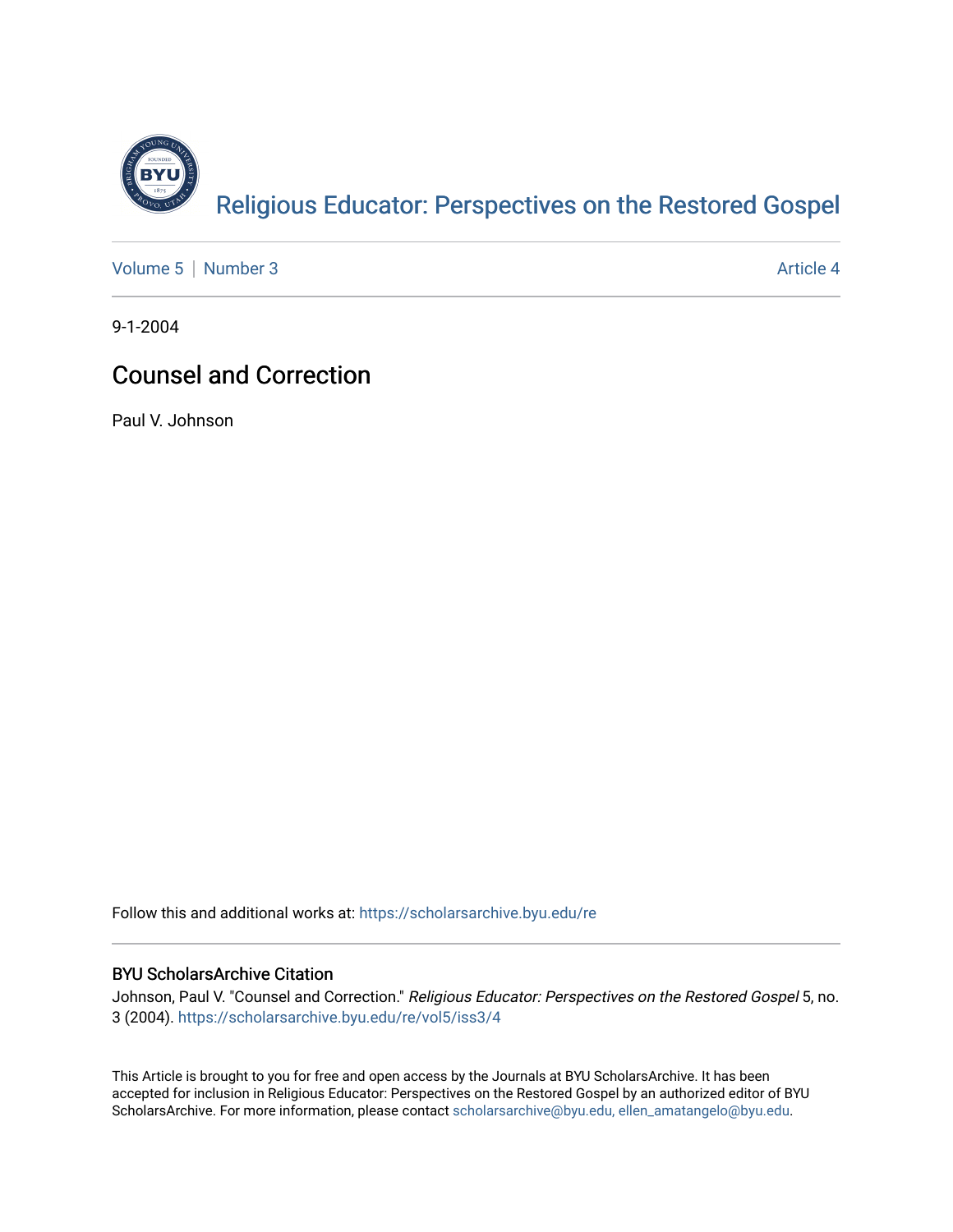

In 1990, Elder Boyd K. Packer reminded teachers to learn from correction offered in a spirit of love.

Courtesy of Visual Resources Library © by Intellectual Reserve, Inc.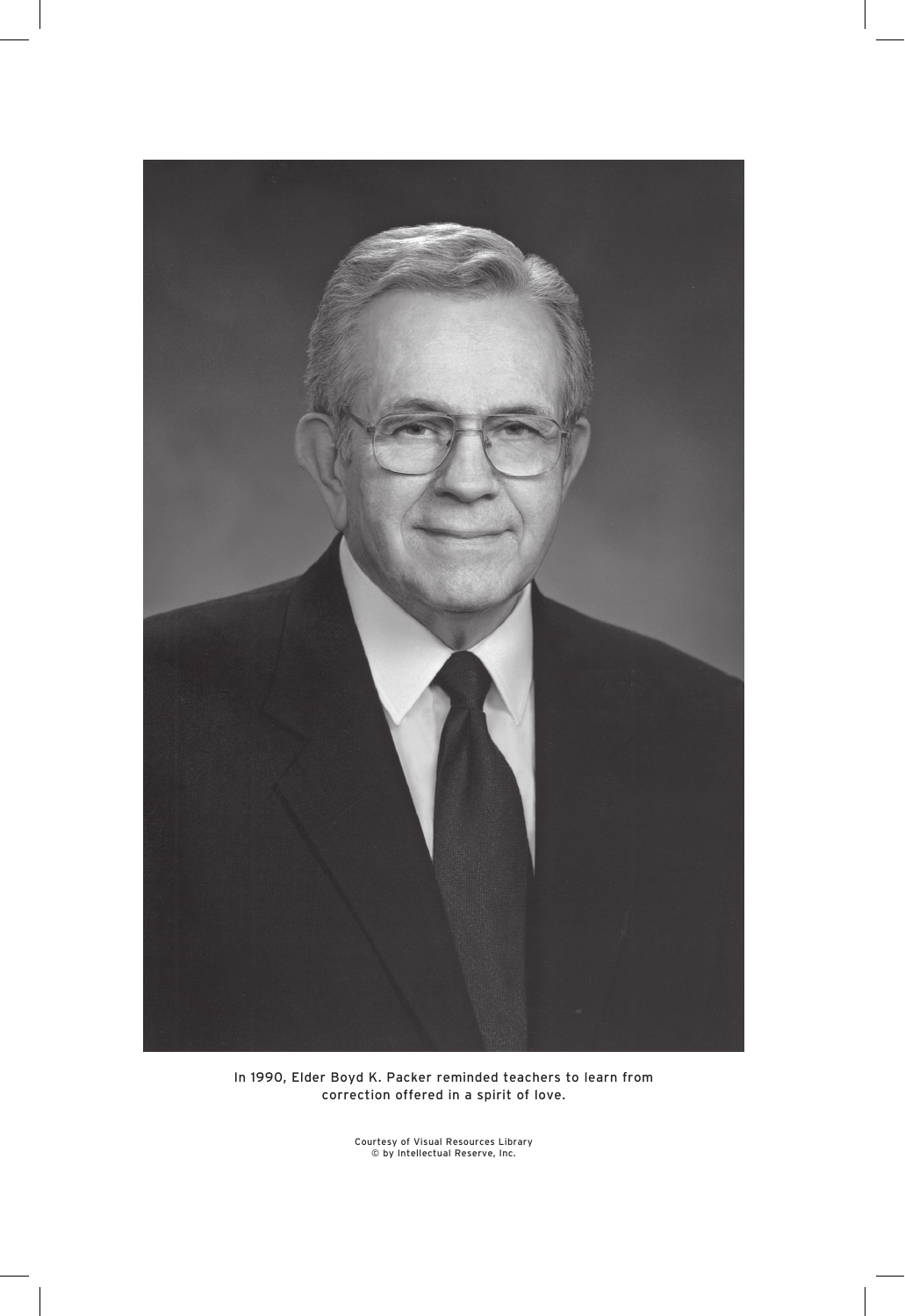# Counsel and Correction

*Paul V. Johnson* 

*Paul V. Johnson is Church Educational System administrator—Religious is Church Educational System administrator—Religious Education and Elementary and Secondary Education.* 

 *This address was given at a CES satellite training broadcast on August 4, 2004.*

 It is a marvelous privilege to be with you today. Because of technology, we are able to gather in many places in the world. We are from different backgrounds and cultures. We speak different languages and live in different countries, but we are all united in a great common cause—helping the youth and young adults of the Church learn the gospel of Jesus Christ.

 We have about two thousand full-time employees worldwide focused on seminaries and institutes of religion. It is a large organization, but compared with the numbers of young people in the kingdom, it is a relatively small number. Compared with the total population of the earth of over six billion, we are a very small group indeed. And yet this small group can make a great difference in the lives of the young people we work with. In fact, if we accomplish what we have been asked, our work will impact much more than just the young people we work with today. Because of the rising generation's opportunities and destiny, your influence will have an effect on the entire world. These young people will be prepared for their future, and it is exciting to be participants in that preparation.

 I would like to mention three important things that will help us be even better as we go forward in our work: first, a continued focus on the current teaching emphasis; second, personal accountability for our assignments and our individual growth; and third, a willingness to receive help and correction.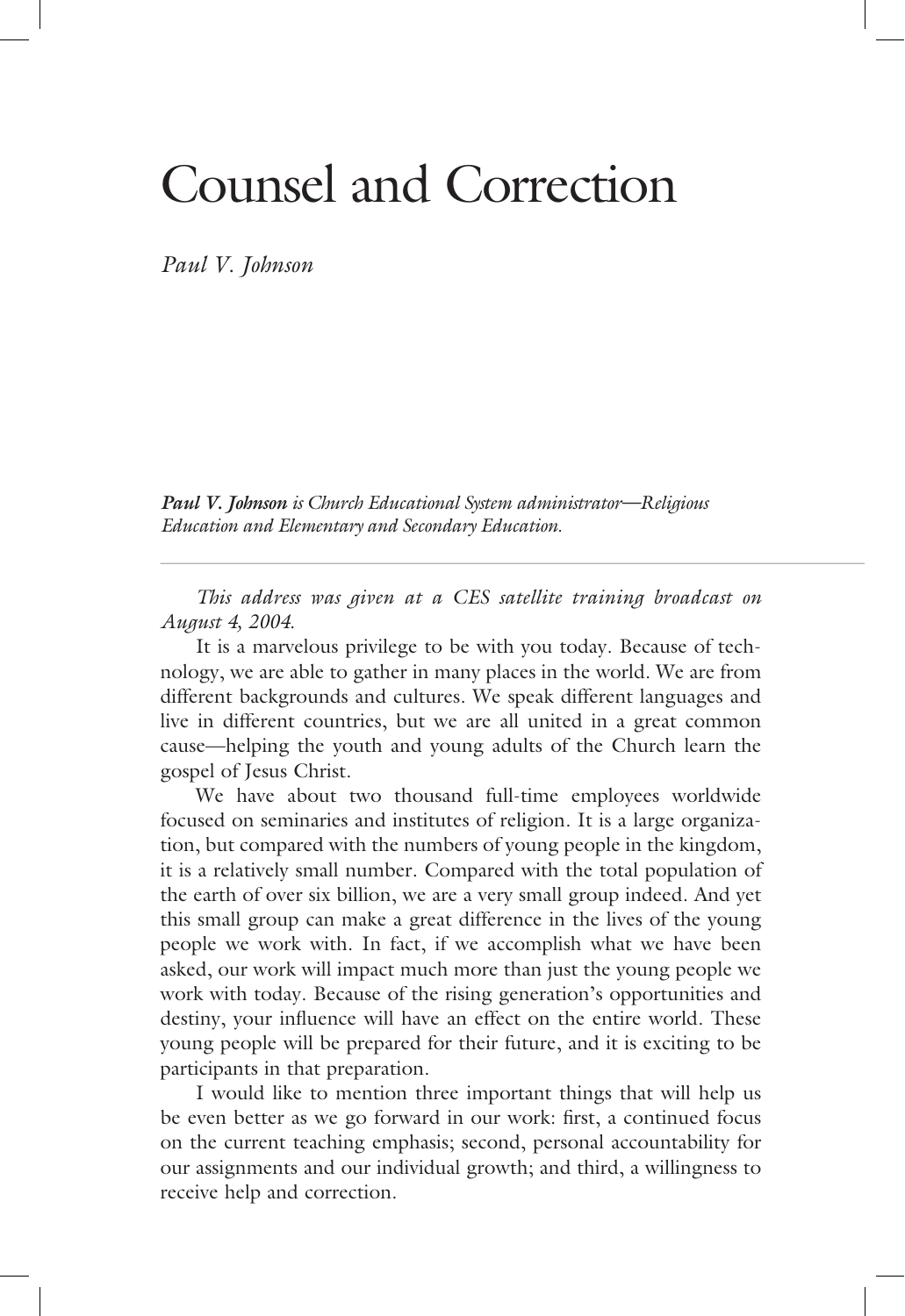#### **Focus on the Current Teaching Emphasis**

 I have had the chance to meet with some of you since the introduction of our teaching emphasis last year. It is apparent that you have put a lot of effort into making changes in your teaching to reflect the direction of this emphasis. We can see some of the fruits of this emphasis during a year of teaching, but the greatest blessings will be seen further in the future when our students are in the mission field or have their own families and are grounded in the gospel of Jesus Christ. We sincerely hope you will continue to put forth efforts in this area. It may require further changes in how you teach. We also hope you are willing to share ideas with us that have made a difference in your classroom. We have created an authorized means whereby good ideas can be shared with fellow teachers in the Church Educational System. Would you please send good ideas to us? You can e-mail them to our Training Services Division at *ideas@ldsces.org* or through our Web site at *ldsces.org.*

#### **Personal Accountability**

 The doctrines of the gospel are straightforward on accountability. Because we have both agency and a knowledge of good and evil, we are personally accountable for our choices and will be judged according to the choices we make, including our words, our works, and our thoughts (see Alma 12:14).

 In our employment we are also accountable for the choices we make regarding our particular assignments. If we can each sense this accountability, we will be more focused on finding ways to accomplish what we have been asked to accomplish. We will also be more willing to make the personal changes needed to be more effective in our particular assignment. We will also be more open to suggestions and correction.

#### **Willingness to Receive Help and Correction**

 I would like to discuss willingness to receive help and correction. Elder Boyd K. Packer taught some powerful principles on this topic in a talk he gave in 1990 entitled "The Edge of the Light." Look for these principles as he tells an experience he had as a young married man with the patriarch of his stake:

 Shortly after we were married, I was invited to speak in a sacrament meeting. Patriarch [S. Norman] Lee was seated on the stand. As the meeting closed he said to me, "That was a fine talk, Brother Packer, but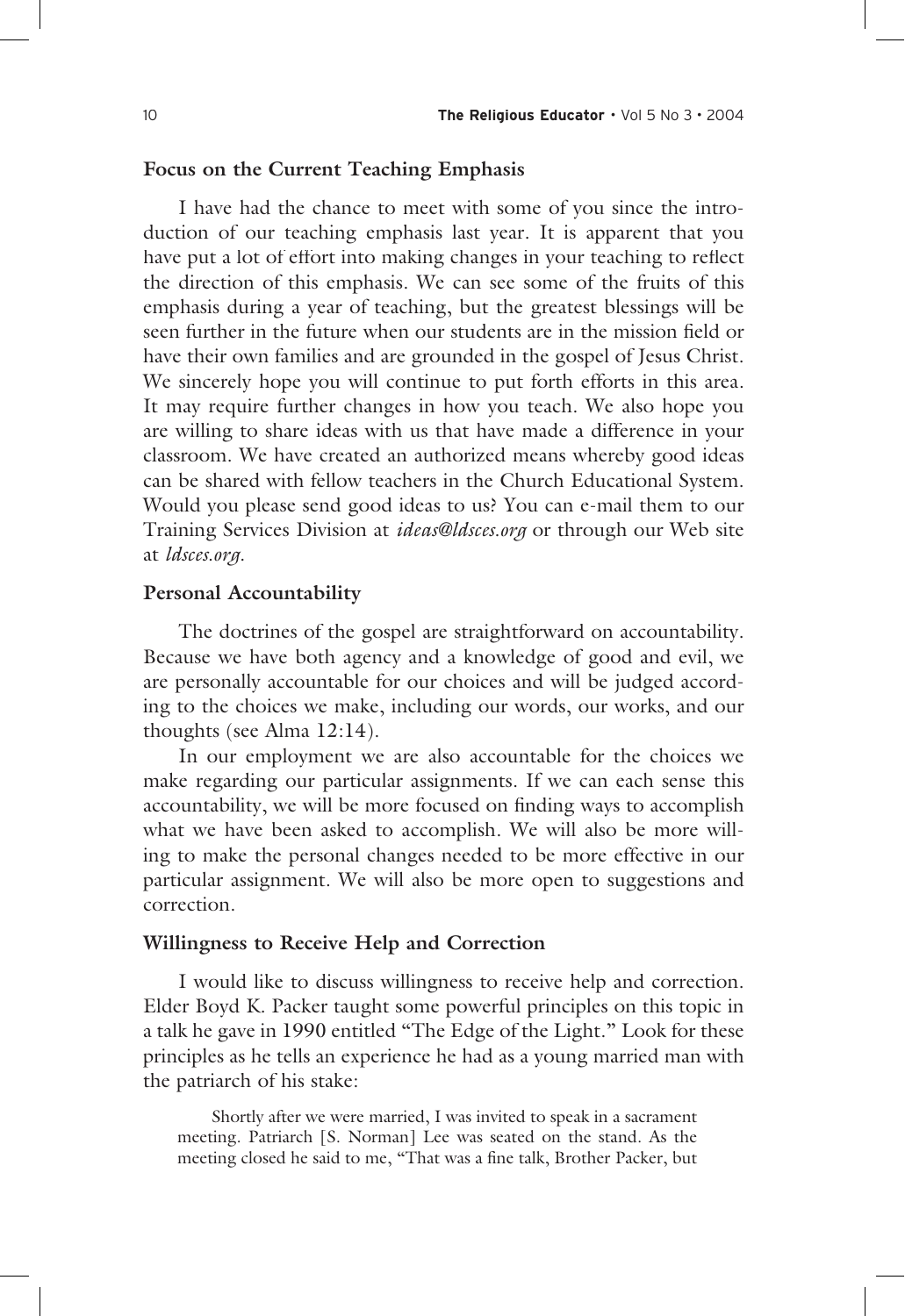may I point out that the correct pronunciation of this one word is as follows . . ." to which I replied with some impudence, "Oh, is that so?"

 Later I felt very ashamed of myself and called Patriarch Lee and apologized. I thanked him for the correction and invited his continued interest. . . .

 Shortly thereafter I was called to the stake high council and on fairly frequent occasions spoke in meetings where Patriarch Lee was in attendance. Always he would compliment me and then add a correction or a suggestion. Always I tried to respond with sufficient appreciation to encourage him to continue his interest.

 A desire to learn is one thing. An expressed willingness to be taught and to be corrected is quite another. I have found . . . that there is always a "Patriarch Lee-type"—usually someone older and experienced who knows much about the challenges you face. . . . It is worth inviting them to help you.

#### Elder Packer continues:

 While there is great value in seeking a personal interview to receive counsel, what I am talking about is something else. It is an unstructured process, with counsel and suggestions offered in bits and pieces and you responding with thanks. That process survives only where there is a genuine desire to learn and an invitation to those who can teach and correct you.

That invitation is not always in words but more in attitude. . . .

 Once when I returned from a mission tour totally exhausted, my wife said to me, "I have never seen you so tired. What is the matter; did you find a mission president who wouldn't listen?" "No," I replied, "it was just the opposite. I found one who wanted to learn." Many will say they want to learn but feel threatened if there is the slightest element of correction in what they are given. He wanted to learn! That president now sits in the Council of the Twelve Apostles.

 I have learned that few respond when that kind of teaching or correction is offered and fewer still invite it. If you are willing, a teacher will spread a cloth and share nourishing morsels from his store of experience.**<sup>1</sup>**

 Elder Packer mentioned that "many will say they want to learn but feel threatened if there is the slightest element of correction in what they are given." Why does this seem to be a natural tendency? It may be because of our own personal pride and ego. It is an irony that we want to be viewed by others as competent and even flawless but can be resistant to suggestions that would help us get closer to that ideal. It's almost as if we are willing to trade long-term growth for short-term appearances.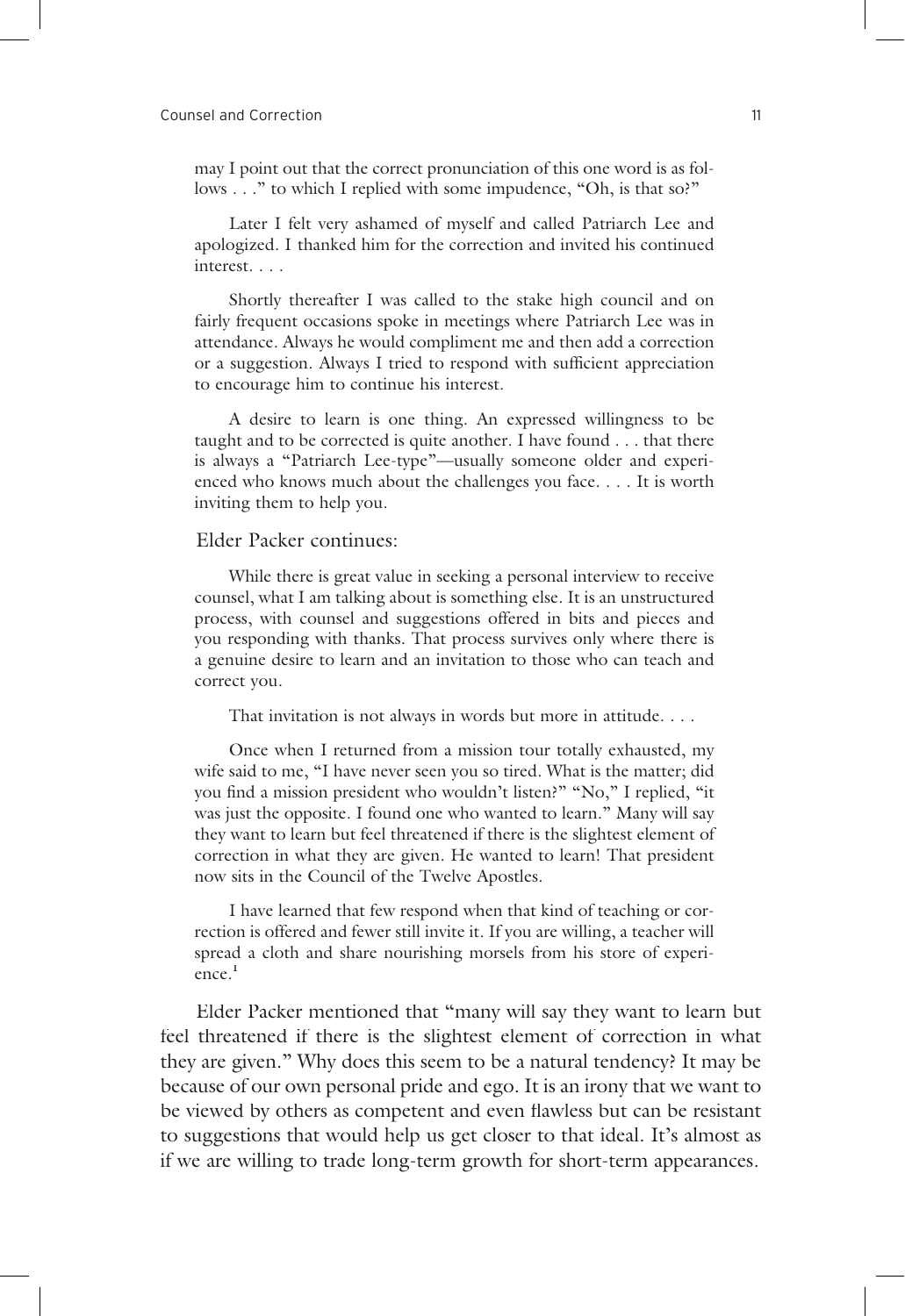I had an experience involving two employees who I felt needed to correct something that had to do with their employment. It was the same issue with both employees, but their responses were very different. I talked with each employee. The first was somewhat defensive and tried to push the blame to others in an attempt to relieve himself of accountability for his actions. He seemed more interested in rationalizing than listening. There was also some sulking afterward and for a while a little strain in our relationship.

The other employee reacted differently. His first expression was an apology that he had put me in a spot where I had to come to him and correct him. He said that he should have made the change before it got to that point and that he would try to not put me in that uncomfortable situation again. He meant what he said. He immediately accepted the counsel and made the changes. Our relationship was strengthened, and I have always felt the door was open with him for very open communication.

 Remember Elder Packer explained that he was talking about an unstructured process that survives only when there is a genuine desire to learn. It is also triggered by attitude as much as anything else. We can actually shut the process down if we become defensive or start to murmur or ignore the counsel we receive. I have had the privilege of receiving correction and suggestions from several General Authorities. I know I need to be careful not to close the door for them to give further feedback by becoming defensive or not listening to what they are trying to tell me.

 Allow me to read an experience one of our employees had with his area director. Notice how he responds to his area director and the difference it makes in his own teaching and in his life:

 I entered my CES career with high expectations. . . . My greatest hope was that I would be an influence in the lives of students and bring people closer to the Lord. I had a talent for teaching. I also had a great love for the youth. However, as my career began, I was not having the effect that I had hoped for. . . .

As my career entered its fifth year, I felt satisfied. I had become good at getting by. I believed that as long as I tried and did my best the Lord would work out the details in my students' lives. At this point, I had been given very little feedback as to how I was doing. Most of my discussions with other teachers led to the conclusion that "we all need to hang in there and do the best we can."

 Then a new area director was assigned. He brought a new and different direction. When he first visited my class, instead of patting me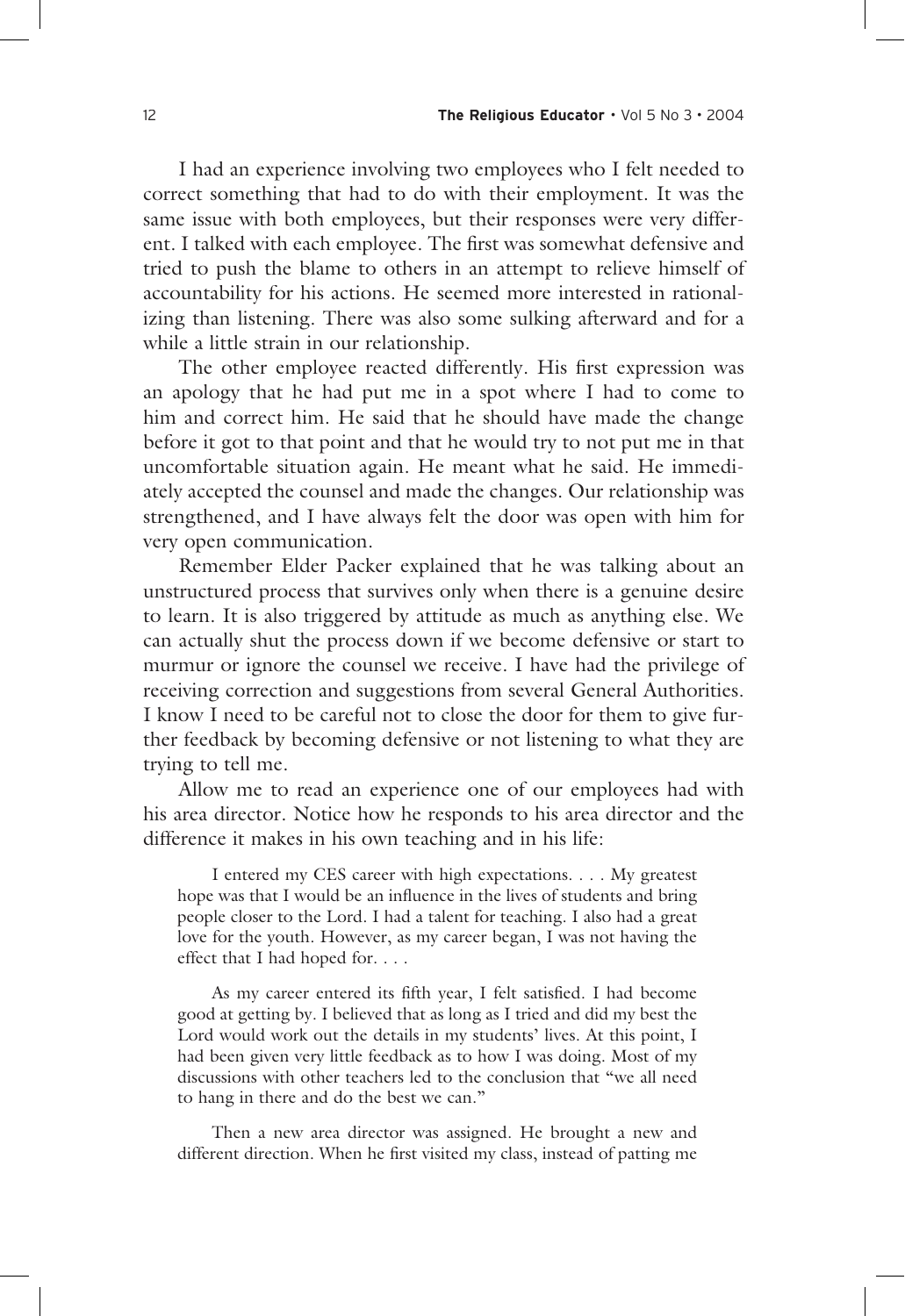on the back and saying thanks for all you do, he made the comment, "You are a good teacher, but you are not a great one; with a few simple changes you could become a great one." I was stunned. Since preservice, I had not been given any direct feedback or instruction on how I could improve my teaching. I could have been offended; however, I was intrigued by what he meant by the statement that I could become a great teacher.

 My area director and I talked. He explained to me the areas . . . where I could improve. He visited my classroom often, and each time I would take his counsel and try my best to apply it.

 I am so grateful for an area director who took the time to make gentle, yet bold comments about how I could improve my teaching. . . . I am grateful for that day five years ago when [he] visited my class for the first time and set my career on a different course and changed the impact I was having in the lives of my students.

 Did you notice his reaction to the correction he received? Think of what progress we each could make with that type of attitude and commitment.

 In his last conference address, Elder Neal A. Maxwell taught us to "be grateful for people in your lives who love you enough to correct you, to remind you of your standards and possibilities, even when you don't want to be reminded.

 "A dear and now deceased friend said to me years ago when I had said something sardonic, 'You could have gone all day without saying that.' His one-liner reproof was lovingly stated, illustrating how correction can be an act of affection."**<sup>2</sup>**

 I have a three-year-old grandson named James. My daughter had been teaching him to be careful about strangers. She was quizzing him to see how well he had listened to her and asked him, "James, would you ever get into a car with a stranger?" He answered, "No." She continued, "What if the stranger said he would give you candy? Then would you go with him?" James thought for a minute and finally said, "I'm not telling." My daughter became a little alarmed and said, "James, you never go with a stranger even if he has candy. It is very dangerous!" James then said, "Don't talk to me, Mommy!" Sometimes we can be a little like James when we are given correction and we just don't want to hear it.

 We can each do better in this particular area in our lives. We can be more open and less defensive. We can make it easy for others to give us suggestions and be truly grateful for the help. It is not a sign of weakness or incompetence. In fact, defensiveness and unwillingness to take correction or even chastisement is a sign of weakness.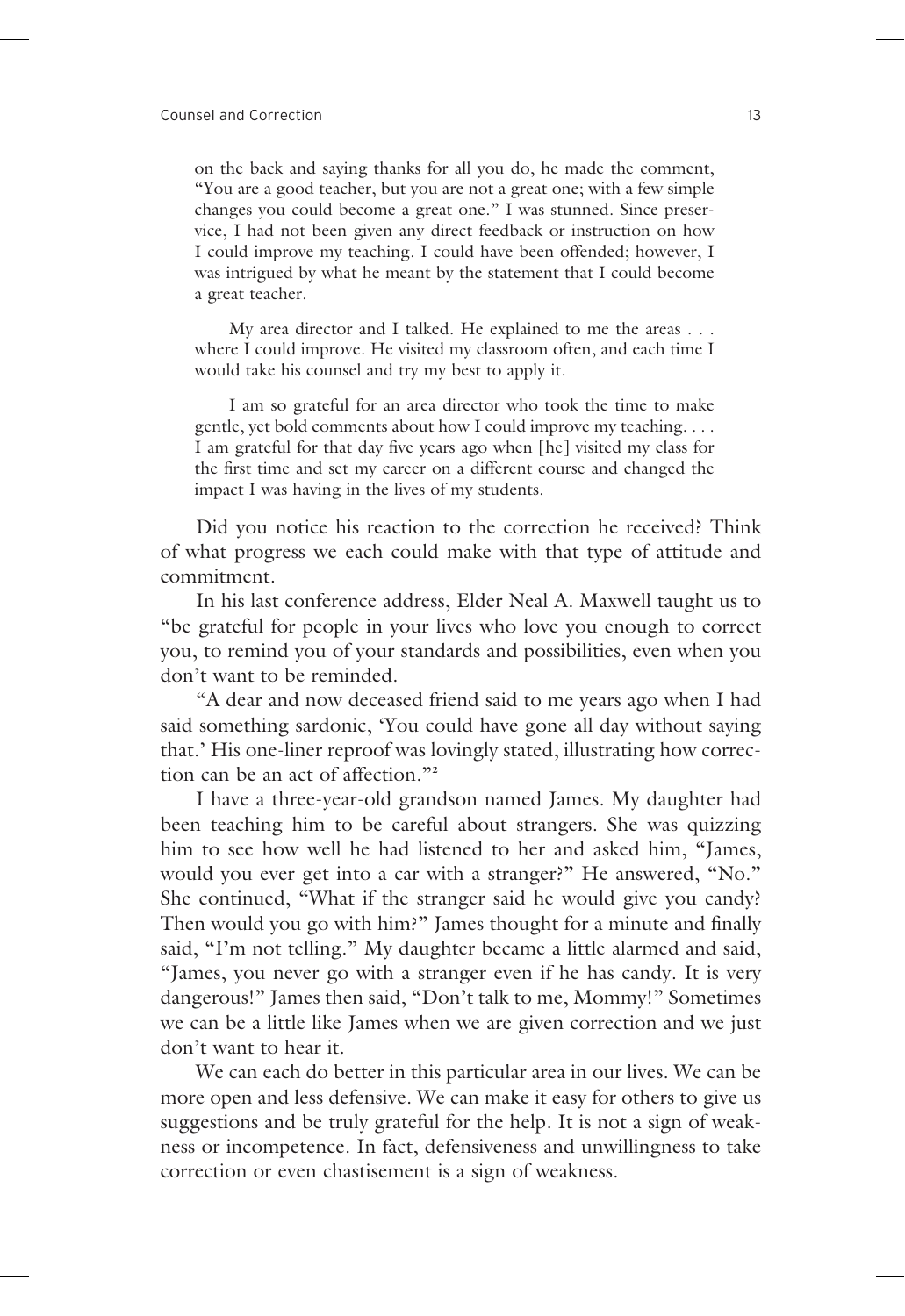We will be blessed by being open to counsel from our leaders and others around us. If we are willing and invite help, that counsel will come. The *Administering Appropriately* handbook states: "Seeking help from others and reporting to leaders are essential in personal development. . . . Leaders and teachers should . . . take initiative in seeking help by pursuing counsel, training, and feedback."**<sup>3</sup>**

 Most importantly, we each have access to a powerful source of correction and counsel—the Holy Ghost. The Holy Ghost works on some of the same principles we have discussed. The Savior taught, "The Comforter, which is the Holy Ghost, whom the Father will send in my name, he shall teach you all things, and bring all things to your remembrance" (John 14:26).

 If we are defensive and ignore promptings from the Spirit, we become less able to receive further counsel. If we are open and willing to change and follow the Spirit, we become more familiar with the whisperings and can have the Spirit as a constant companion.

 Elder Maxwell said: "As the Lord communicates with the meek and submissive, fewer decibels are required, and more nuances are received. Even the most meek, like Moses, learn overwhelming things they 'never had supposed.' But it is only the meek mind which can be so shown and so stretched—not those, as Isaiah wrote, who 'are wise in their own eyes.'"<sup>4</sup>

#### **Appreciation**

 At the beginning, I mentioned the great privilege it is to work with the rising generation. I feel that very strongly. I know you feel it too. I have sensed that as I have visited you and watched you interact with these great young people. We can help make a difference if we are willing. The Lord expects us to. I think you have felt the same feelings as the Brethren have addressed us. They know we have to be more effective in our assignments, and they expect us to be.

 I am very thankful for you. I want to express my appreciation to the spouses of our employees. Your support and help is so important. I know this in a very personal way. I am so grateful for my wife, Jill. I wish you could get to know her better. I wish we could get to know each of you better. We pray for you and your families.

 I know that God lives. I also know that Jesus Christ is His divine Son. I know that He carried out the Atonement and is a resurrected being. I testify of that Atonement. There may be no more powerful influence in the life of a young person than the sure knowledge that Christ has atoned for his or her sins. This can help them weather any